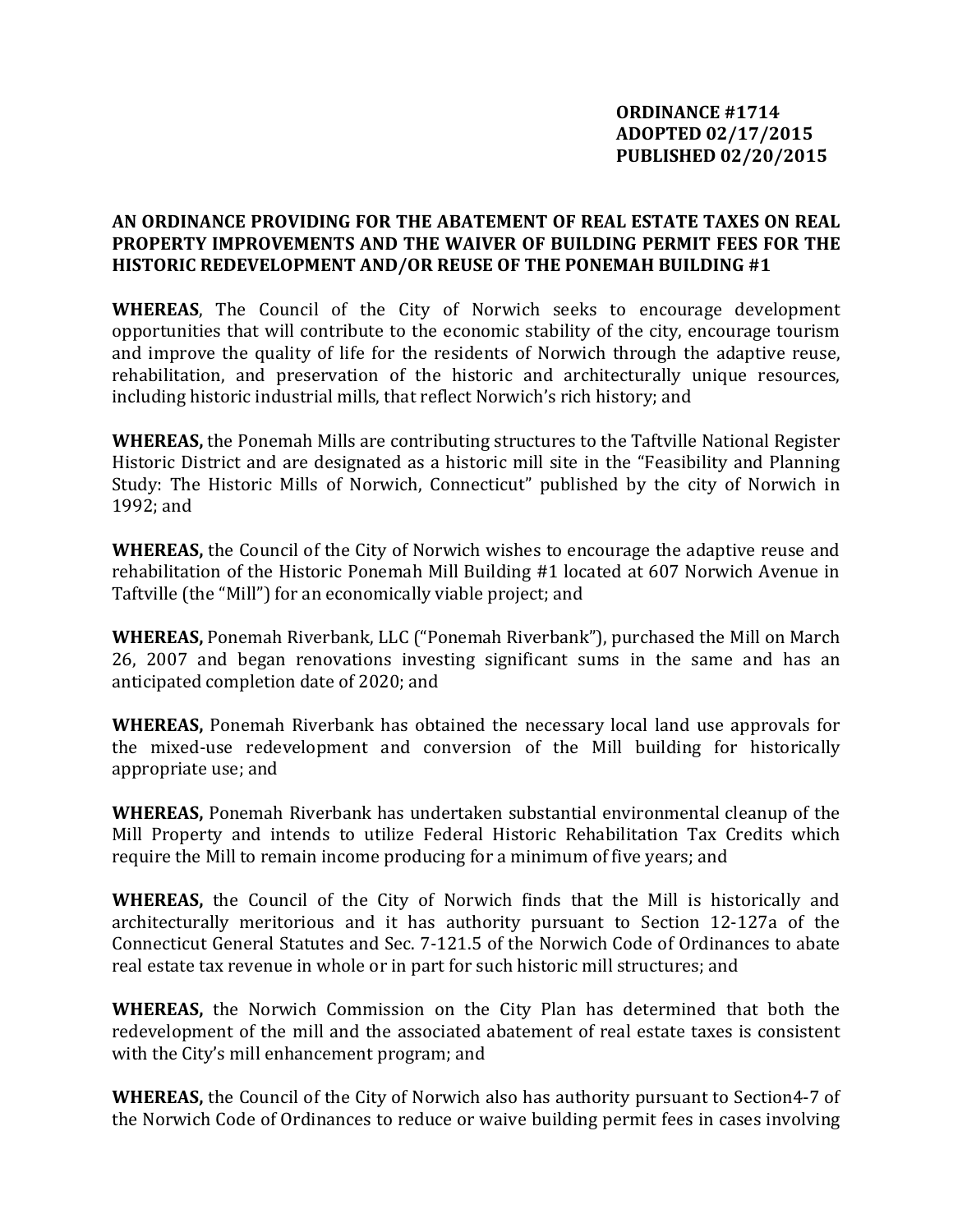industrial buildings such as the Mill where it determines that such buildings or structures will be a benefit to the city; and

**WHEREAS,** Ponemah Riverbank has paid and is anticipated to continue to pay the real estate taxes which have been assessed against the Mill to date and seeks an abatement of the taxes to become due for the improvements made to the Mill during renovations as set forth herein to assist it in obtaining financing for the project

**NOW THEREFORE, BE IT ORDAINED BY THE COUNCIL OF THE CITY OF NORWICH** that real estate taxes on the real property improvements associated with the historic redevelopment and adaptive reuse of the Mill shall be abated for a period of 15 years during its renovation (the "Construction Period"). The Construction Period shall commence at the time of the issuance of the first building permit for new construction after the date of approval of this ordinance but no later than July 1, 2020. The Construction Period shall terminate on July 1, 2020 or upon the issuance of the first Certificate of Occupancy ("CO") for the property, whichever occurs first.

**AND BE IT FURTHER ORDAINED BY THE COUNCIL OF THE CITY OF NORWICH** that real estate taxes on real property improvements associated with the historic redevelopment and adaptive reuse of the Mill shall be abated for a period of 15 years in accordance with the following schedule commencing with the Grand List of October 1, 2020 or upon the issuance of the first CO for the property, whichever occurs first.

| Abatement Percentage on | <b>Taxation Percentage on</b><br><b>Existing Real Property Assessment</b> |
|-------------------------|---------------------------------------------------------------------------|
|                         |                                                                           |
| 75%                     | 100%                                                                      |
| 75%                     | 100%                                                                      |
| 75%                     | 100%                                                                      |
| 75%                     | 100%                                                                      |
| 75%                     | 100%                                                                      |
| 50%                     | 100%                                                                      |
| 50%                     | 100%                                                                      |
| 50%                     | 100%                                                                      |
| 50%                     | 100%                                                                      |
| 50%                     | 100%                                                                      |
| 25%                     | 100%                                                                      |
| 25%                     | 100%                                                                      |
| 25%                     | 100%                                                                      |
| 25%                     | 100%                                                                      |
| 25%                     | 100%                                                                      |
|                         | <b>Real Property Improvements</b>                                         |

**AND BE IT FURTHER ORDAINED BY THE COUNCIL OF THE CITY OF NORWICH** that the terms of and this schedule of abatement replaces that established in Ordinance 1670 adopted August 6, 2012 and to the extent this ordinance and Ordinance 1670 are inconsistent the terms of this ordinance shall be effective